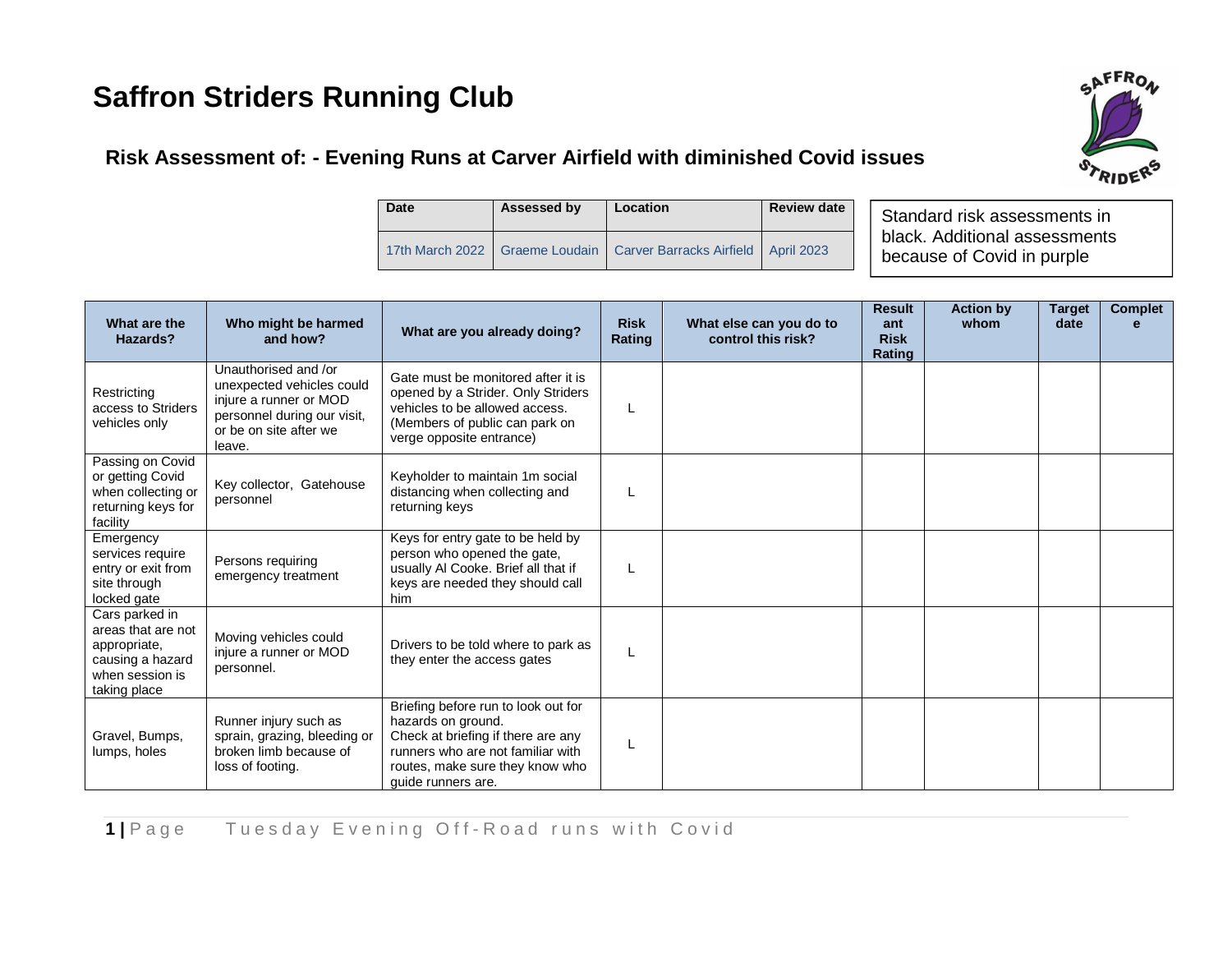| Getting lost or<br>becoming<br>separated,<br>possibly having<br>accident | Runner may become<br>anxious, tired or feel or be<br>threatened, particularly if<br>female. Having a fall or<br>injury while on own | Guide runner in each group<br>always wears Hi-Vis bib, carries<br>phone and first aid kit whose role<br>is to look out for all members of<br>group.<br>Brief runners must stay in group.<br>Remind all runners to use ICE (In<br>Case of Emergency) shoe tags.                                                                                                                                                                                                                                        | L |  |  |  |
|--------------------------------------------------------------------------|-------------------------------------------------------------------------------------------------------------------------------------|-------------------------------------------------------------------------------------------------------------------------------------------------------------------------------------------------------------------------------------------------------------------------------------------------------------------------------------------------------------------------------------------------------------------------------------------------------------------------------------------------------|---|--|--|--|
| Health issue (e.g.<br>Asthma attack)                                     | Physical effects on runner<br>of allergy or illness                                                                                 | Briefing before that runners must<br>carry medications if they have<br>known health issue.<br>Remind all runners to carry their<br>ICE (In Case of Emergency) shoe<br>tags.<br>Welfare Officers and Memb<br>Officer have list of all runners and<br>health issues. Ensure Guide<br>Runners are aware of these lists<br>and contact numbers for WO's<br>and MO                                                                                                                                         | L |  |  |  |
| Falls when light<br>conditions are<br>poor or dark                       | Injury to runner by fall                                                                                                            | Start sessions sufficiently early<br>that finish of run is in good light<br>conditions.<br>Briefing before run that HI-Vis<br>tops are compulsory at all times of<br>poor light conditions, including<br>those which start in daylight but<br>end near dusk<br>Runners who do not have a Hi Vis<br>may be loaned one by the club<br>We recommend that head or<br>chest torches should be worn.<br>Emails sent to all members to<br>remind them<br>Make clear no runs in poor light<br>without Hi-Vis. | M |  |  |  |
| Infection from<br>injured runner<br>while carrying out<br>first aid      | Runner carrying out first<br>aid                                                                                                    | Issue notes to all runners about<br>first aid procedures<br>Guide runners (and Coaches at<br>coached sessions) carry f aid kit<br>that includes gloves, which should<br>be worn while giving first aid.                                                                                                                                                                                                                                                                                               | L |  |  |  |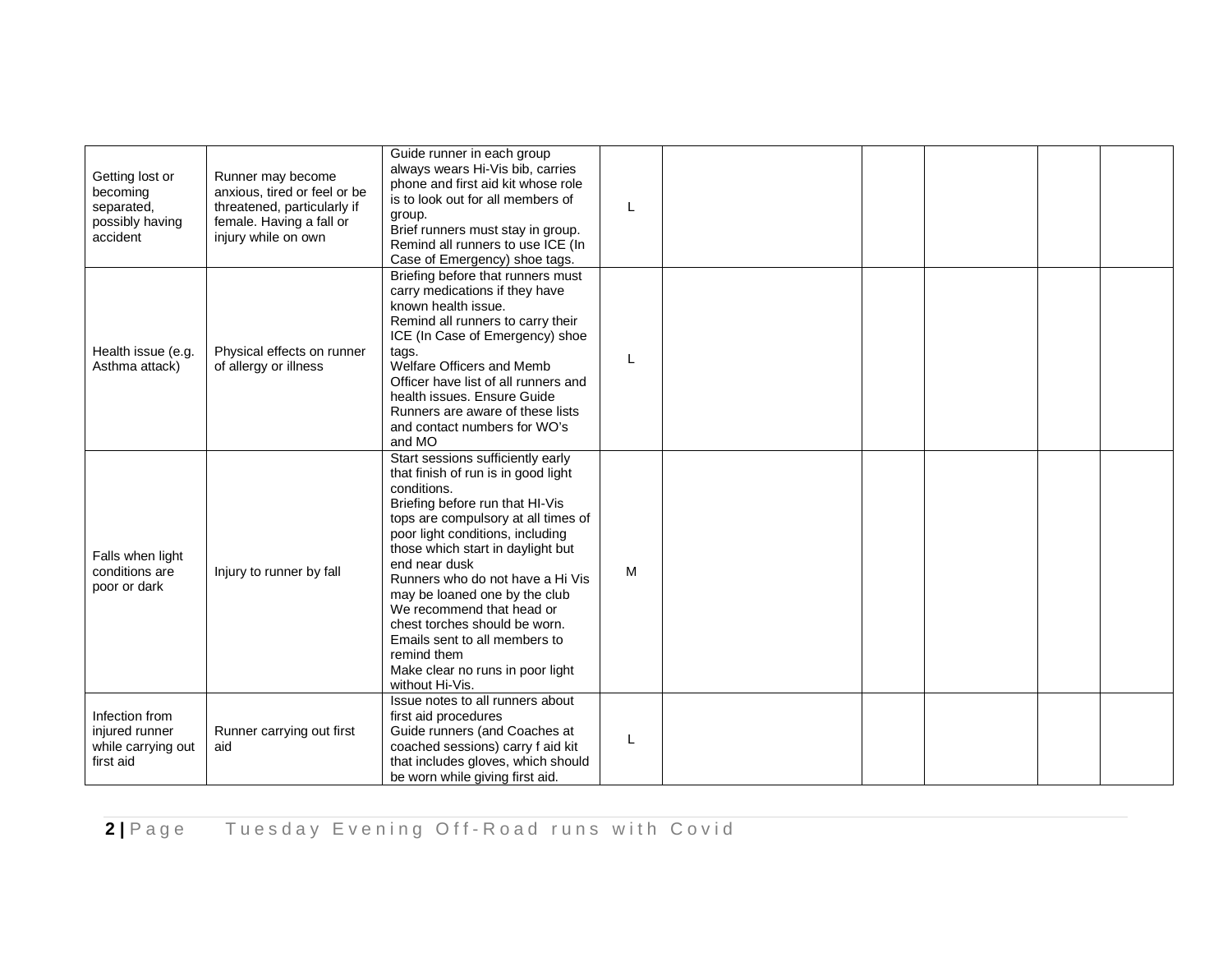| Abuse by one<br>runner to another                                                      | Stress and anxiety for<br>affected runners         | Ensure runners know that abuse<br>should be reported confidentially<br>to Welfare Officers and they know<br>how to contact them. Reports<br>should be made if directly<br>affected by abuse or if it is<br>observed. |  |  |  |
|----------------------------------------------------------------------------------------|----------------------------------------------------|----------------------------------------------------------------------------------------------------------------------------------------------------------------------------------------------------------------------|--|--|--|
| <b>Spreading Covid</b>                                                                 | Any runner by close<br>proximity to another runner | Brief that while Covid has<br>diminished runners should<br>maintain distance between each<br>other and avoid hand<br>shakes/hugging type behaviour                                                                   |  |  |  |
| <b>Spreading Covid</b><br>through contact<br>while carrying out<br>first aid or injury | Runners and those they<br>come into contact with   | Guide Runners have masks,<br>gloves and aprons in first aid<br>packs, all to be used when<br>carrying out first aid.<br>No mouth to mouth CPR                                                                        |  |  |  |

Think about

- The risks a risk is the chance, high or low, of somebody being harmed by a hazard, and how serious the harm could be.
- How accidents could happen and who might be harmed
- What you will need to do to control the risks and ask if there is anything you should do to make your club activities safer.

Focus on risks that could cause real harm. If there is a genuine risk, see what you can do to minimise that risk and still go ahead - it can often be done. Be sensible and proportionate in your approach to managing risk and unlike the example here, don't go 'over the top'.

#### **Venue:-**

 Carver Barracks Airfield Airfield training site entrance (200m from Debden Barns) Carver Barracks Water Lane Wimbish Saffron Walden

Entry through gates that are locked except for entry and exit of all participants at the start and finish of the event

**Admin office:-** 

Carver Barracks